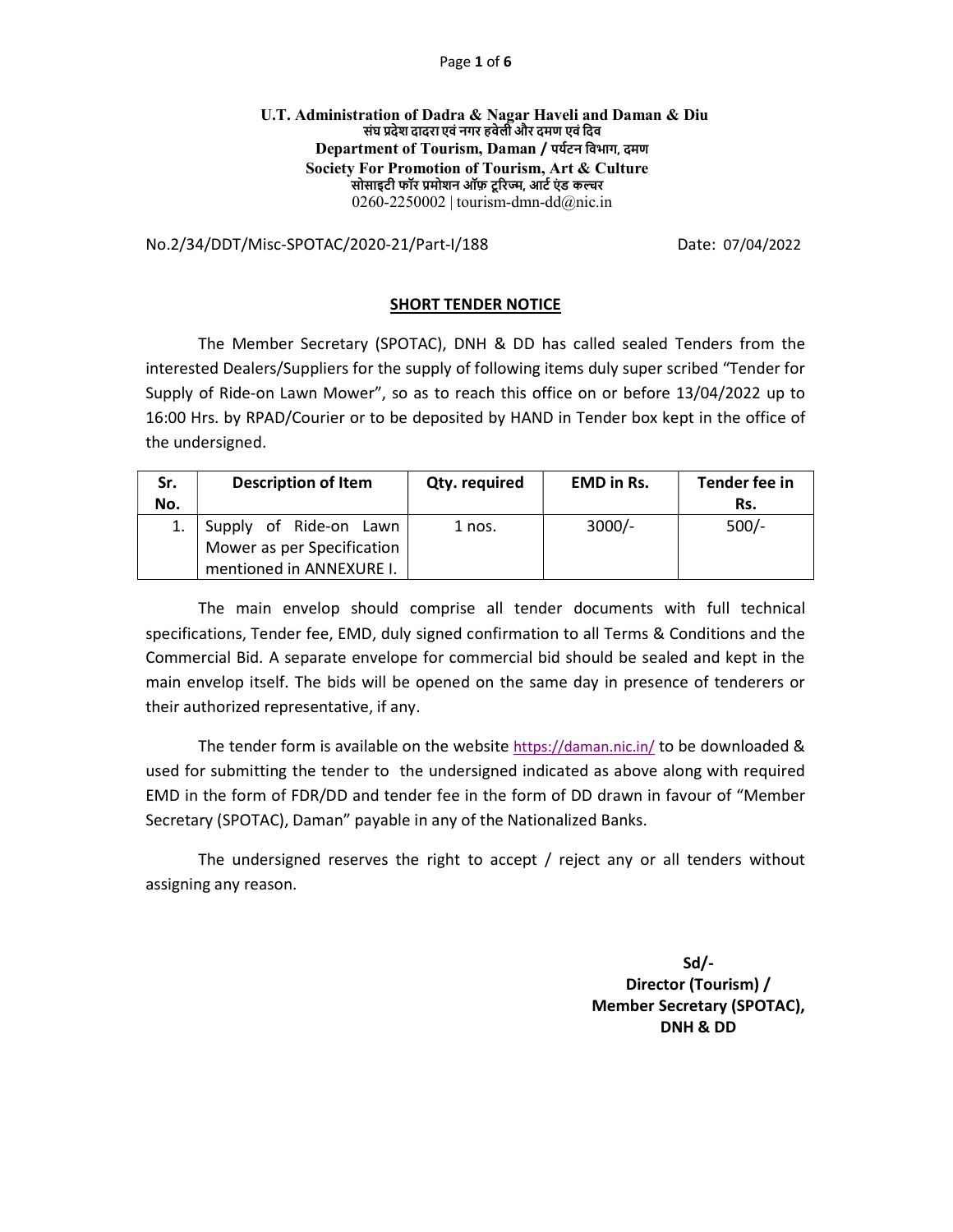### Page 2 of 6

### U.T. Administration of Dadra & Nagar Haveli and Daman & Diu सरहरू छैद छैदाइस छैद सिद्धा दिया कि सामग्री<br>संघ प्रदेश दादरा एवं नगर हवेली और दमण एवं दिव Department of Tourism, Daman / पर्यटन विभाग, दमण Society For Promotion of Tourism, Art & Culture <sub>.</sub><br>सोसाइटी फॉर प्रमोशन ऑफ़ टूरिज्म, आर्ट एंड कल्चर 0260-2250002 | tourism-dmn-dd $@$ nic.in

## No.2/34/DDT/Misc-SPOTAC/2020-21/Part-I/188 Date: 07/04/2022

Date of issue of Tender : 07/04/2022 Last Date of receipt of Tender : 13/04/2022 upto 16:00 hrs Date for opening of Tender : 13/04/2022 upto 16:30 hrs EMD : ₹ 3000/- Tender Fee : ₹ 500/-

## TENDER FORM

To, The Member Secretary (SPOTAC), DNH & DD

| $^{\prime}$ M/ $\epsilon$ | the undersigned of |  |
|---------------------------|--------------------|--|
|                           |                    |  |

M/s.\_\_\_\_\_\_\_\_\_\_\_\_\_\_\_\_\_\_\_\_\_\_\_\_\_\_\_\_\_\_\_\_\_\_\_\_\_\_\_ hereby offer my/our rates as enclosed.

I/We agree with the terms and conditions attached with this tender and promise to supply

of the 'Ride-on Lawn Mower' as per attached Annexure.

(Sign & Name of the Suppliers)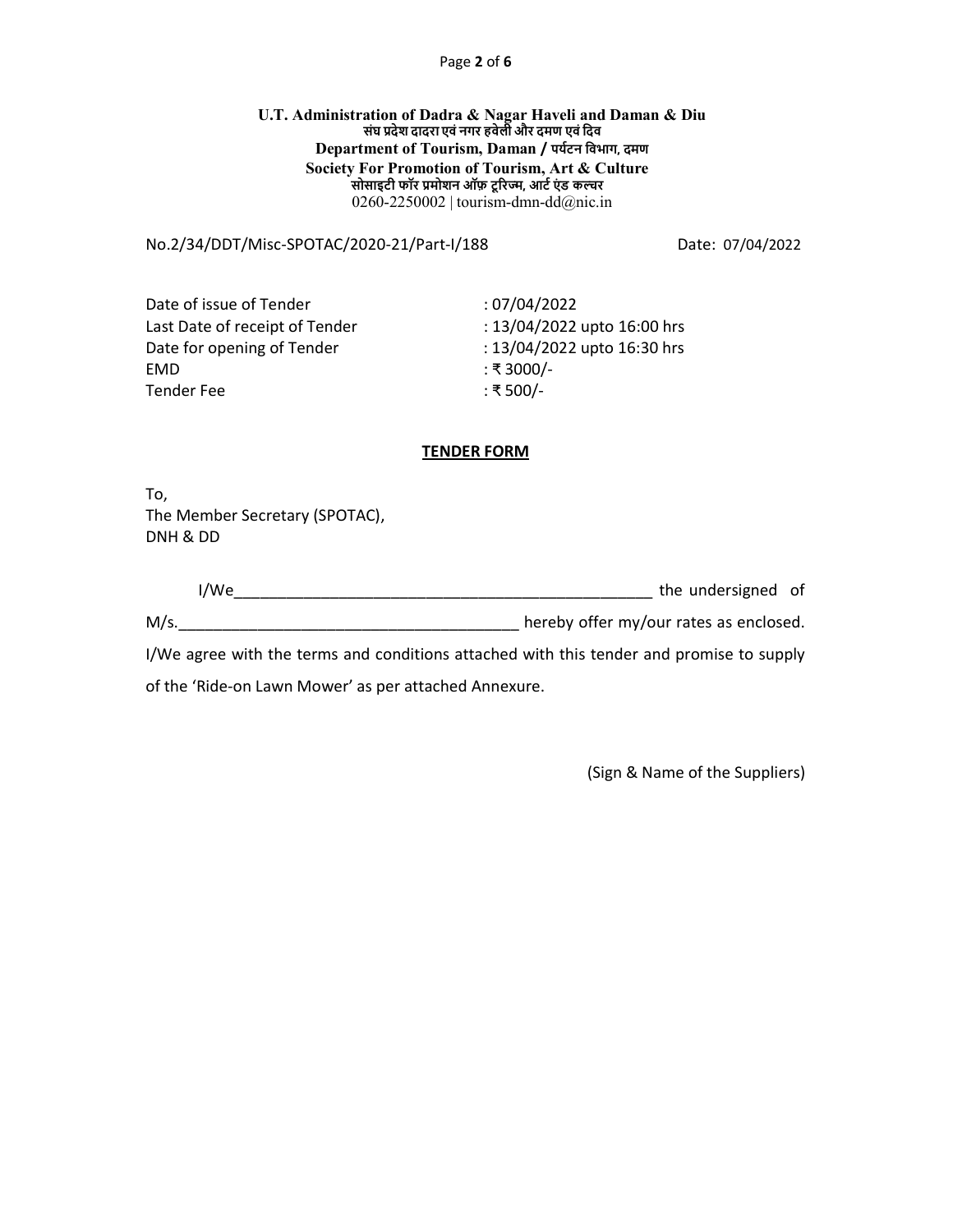# TERMS & CONDITIONS FOR THE SUPPLY OF RIDE-ON LAWN MOVER FOR SPOTAC, DAMAN

- 1. The rates(s) quoted should be strictly for door delivery of one (01) nos of Ride-on Lawn Mower to Department of Tourism, Paryatan Bhavan, Near Bus Stand, Nani Daman, Daman, 396210 and the rates quoted should be valid for a period of one year.
- 2. The rates quoted should be inclusive all taxes.
- 3. The single rate of items should be quoted with the brand name and manufacturer.
- 4. Rates quoted for items other than the required Specifications/Mark/Manufacture may not be considered.
- 5. The decision of the Tender Inviting Officer for acceptance/rejection, if any articles supplied including the decision for equivalent specifications, standard and quality etc, of articles shall be final.
- 6. The bidder has to submit the mandatory documents asunder:
	- a. Tender Fee in form of Demand Draft (DD).
	- b. EMD in form of Demand Draft (DD)/Fixed Deposit Receipt (FDR).
	- c. Copy of Terms & Conditions duly signed and stamped by the bidder.
	- d. Copy of Brochure of the required item.
	- e. Copy of PAN/GST Card.
- 7. The EMD should be in the form of FDR/DD drawn in favour of 'Member Secretary (SPOTAC), Daman' payable in any of the Nationalized Banks. Tenders received without Earnest Money will be summarily rejected.
- 8. No advance payment will be made in any circumstances.
- 9. The Earnest Money(s), Security Deposit(s) paid by the tenderer(s) earlier against any tender(s) or supply order(s) is/are not adjustable with Earnest Money or Security Deposit required by these conditions.
- 10. The bill should be in TRIPLICATE and shall invariably mention the number and date of supply order.
- 11. The tenders will be opened in the presence of the tenderers or those authorized representatives, if any, present in the office of the Tender Inviting Officer.
- 12. The right to accept or reject without assigning any reasons any or all tenders in part or whole is reserved with the tender Inviting Officer and his decision(s) or all matters relating to acceptance or rejection of the tenders as a whole or in part will be final and binding to all.
- 13. The tender / offers received which do not confirm with the terms & conditions of this office will be summarily rejected. However, if any firm desires to consider exemption from payment of Earnest Money Deposit certified copies of its registration with MSME should be attached to their tenders.
- 14. If the tenderer, whose tender/quotation is accepted fails to execute the supply order within stipulated time the Earnest Money Deposit of such tenderer will stand forfeited by the Tender Inviting Authority.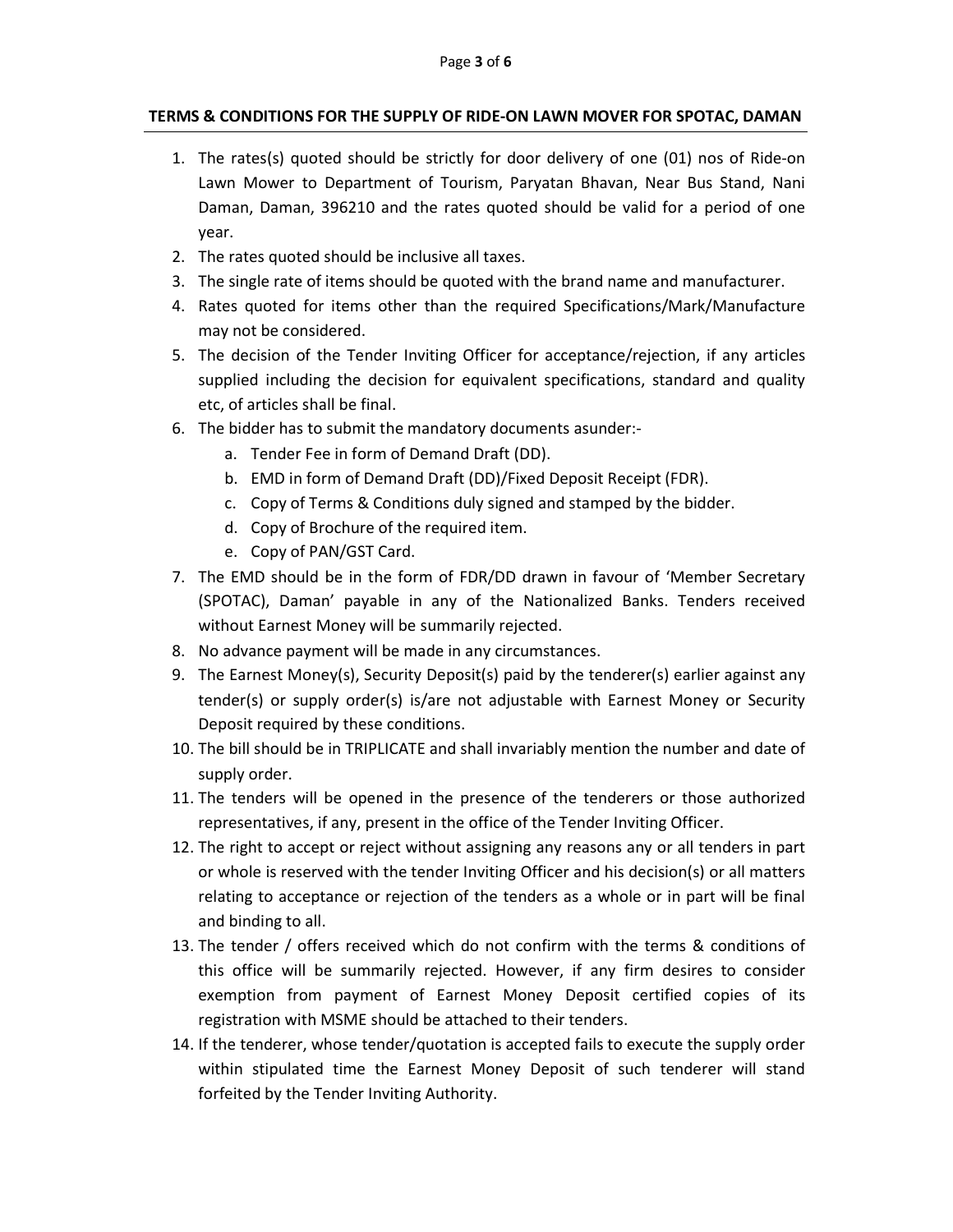- 15. The tenderers have to quote only single rate in price schedule of each item as per specification given in Tender Notice, otherwise Tender will be rejected.
- 16. The interested agency should quote their offer/ rates with seal and signature.
- 17. A mandatory regular service to be provided without any complaints.
- 18. The sealed Quotation should reach this office on or before 11:30 hrs on 11/ 04/2022 in the sealed envelope superscripted as supply of Ride-on Lawn Mover. The quotation will be opened on the same day at 12:00 hrs in presence of the parties or their authorized representatives if possible.
- 19. The terms and conditions of this notice including those prescribed by this office shall be acceptable to the Agency. No separate agreement will be executed for the purpose.
- 20. The right to reject or accept any or all Quotation is reserved with the Director (Tourism)/ Member Secretary (SPOTAC), DNH & DD.
- 21. All the disputes arising out in this matter in future are subject to the jurisdiction of the appropriate Court/ Authority in the Union Territory of DNH & DD.

THE ABOVE CONDITIONS ARE ACCEPTED & ARE BINDING TO ME/US.

Signature of the Supplier with Seal Tender Inviting Officer

Sd/- Director (Tourism) /Member Secretary (SPOTAC), DNH & DD Email: tourism-dmn-dd@nic.in

NOTE: Please return one copy of these conditions duly signed along with your tender/quotation.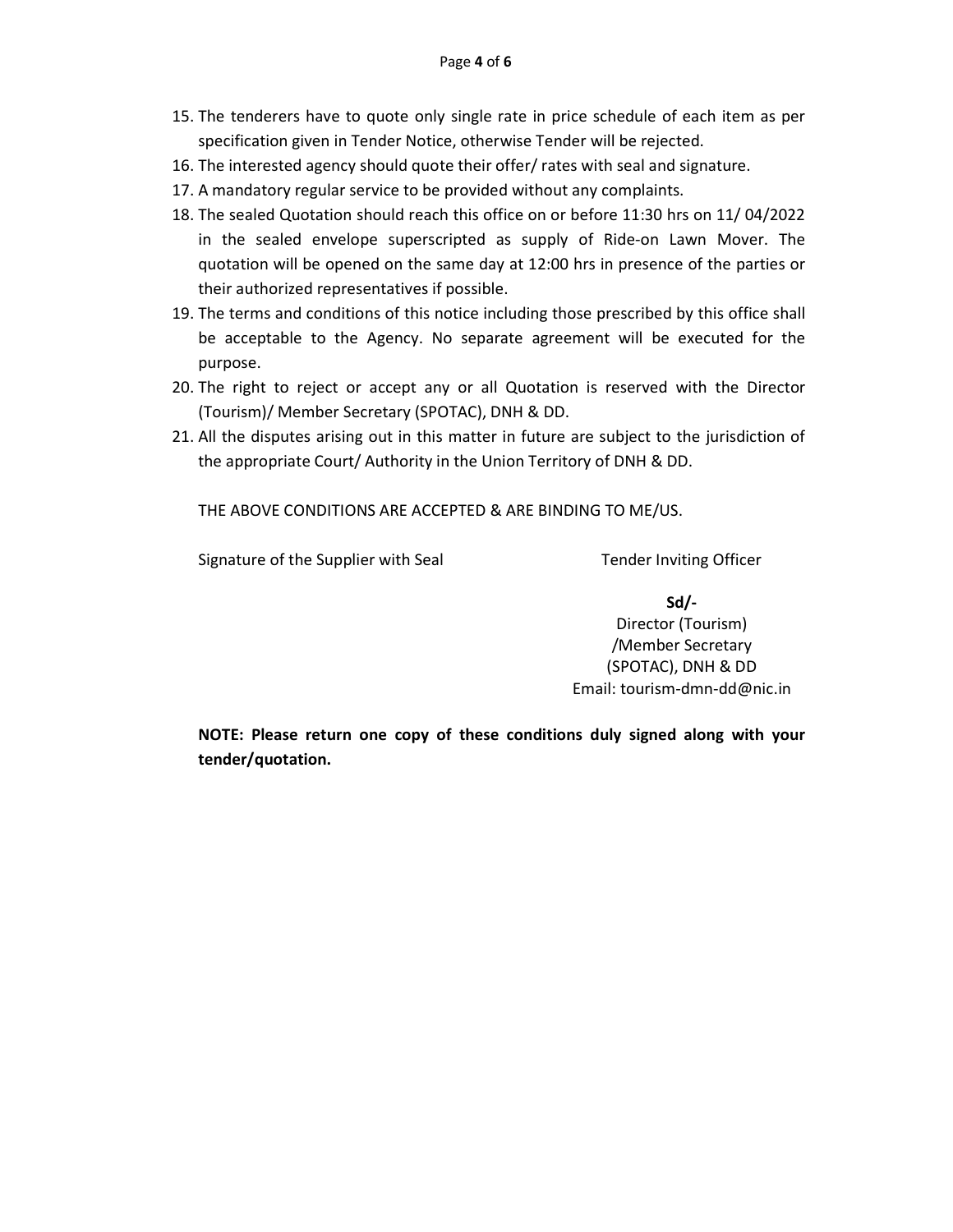## ANNEXURE I

The detailed minimum required specification for the Ride-on Lawn Mower is as below:

| Sr. No. | <b>Type</b>                               | Specification                          |  |
|---------|-------------------------------------------|----------------------------------------|--|
| 1.      | <b>Type of Machine</b>                    | Ride-on Lawn Mowers                    |  |
| 2.      | <b>Power Source</b>                       | Petrol Engine                          |  |
| 3.      | <b>Fuel Capacity</b>                      | 4 Litre                                |  |
| 4.      | <b>Start Type</b>                         | <b>Key Start</b>                       |  |
| 5.      | <b>Speed control</b>                      | Variable Speed                         |  |
| 6.      | <b>Blade style</b>                        | Rotary Type                            |  |
| 7.      | Cut Width (mm)                            | 1000 to 1024<br>(39 inch to 40.3 inch) |  |
| 8.      | Minimum & Maximum Cut Height              | 12 mm to 100 mm                        |  |
| 9.      | <b>Number of Wheels</b>                   | 4                                      |  |
| 10.     | Grass Catcher / Collector / Bag<br>Volume | 270 liter                              |  |
| 11.     | <b>Warranty on Equipment</b>              | 1 year                                 |  |

Sd/- Director (Tourism) /Member Secretary (SPOTAC), DNH & DD